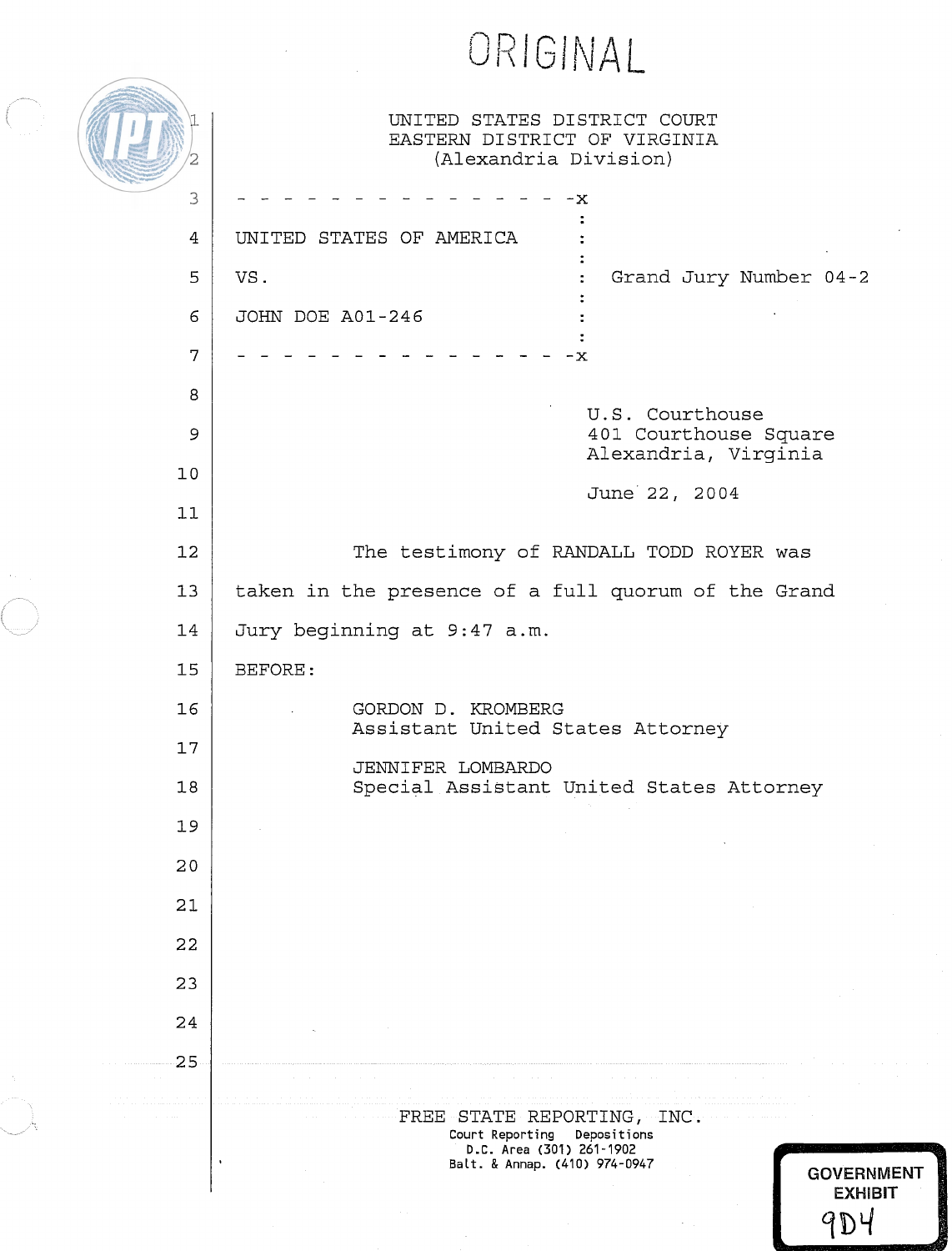

 $\overline{4}$ 

5

6

 $\overline{7}$ 

8

## PROCEEDINGS

Whereupon,

## RANDALL TODD ROYER

was called as a witness and, after first being duly sworn by the Foreperson of the Grand Jury, was examined and testified as follows:

## EXAMINATION

BY MR. KROMBERG:

Q. Mr. Royer, this is a federal Grand Jury.  $\mathbf{Q}$ This right in front of you is not an amplifier. It's  $10$ merely a -- helps record so that the reporter down at  $11$ the end of the table can write -- can keep track of  $12.$ what you say. So it doesn't amplify what you say, so  $13$  $14$ keep your voice up.

A. Okay.  $15$ 

Q. Can you state your full name and spell your  $16$ last name for the record?  $17$ 

A. Yes, it's Randall Todd Royer, R-0-Y-E-R.  $18$ Q. All right. You're obviously an inmate, 19  $20$ presently, at the Alexandria Detention Center?

 $21$ A. Yes, Iam.

Q. Is it correct that you pled guilty to  $22$ 23 various offenses in, in about January 2004? 24

A. Yes, that's correct.

Q. And what did you plead guilty to? 25

> FREE STATE REPORTING, INC. **Court Reporting Depositions D.C. Area (301) 261-1902 Balt.** & **Annap. (410) 974-0947**

 $\overline{2}$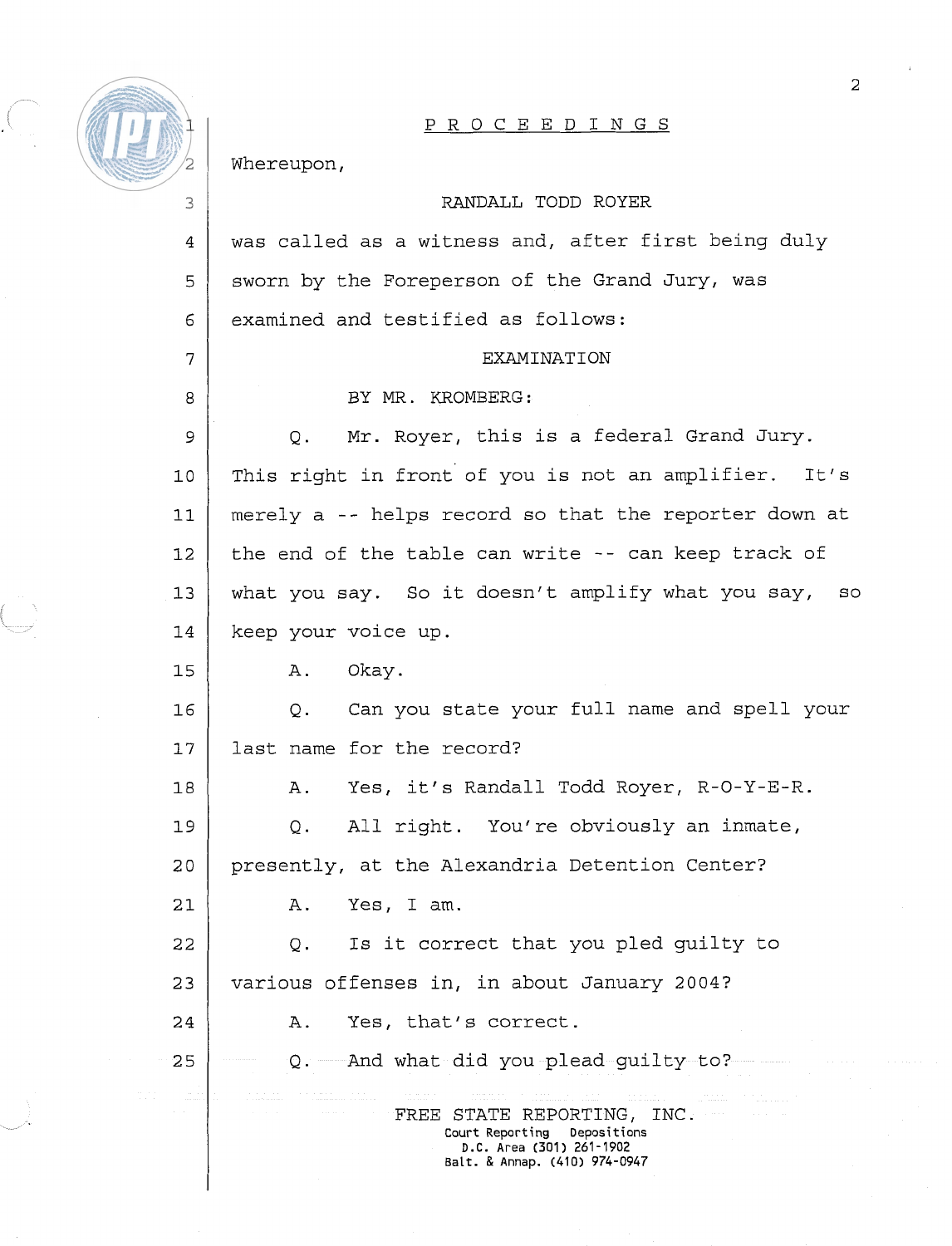

A. I pled quilty to aiding and abetting, carrying firearms in furtherance of a conspiracy to - several things.

 $\overline{4}$ Q. Including the Neutrality -- in violation of 5 the  $-$ 

A. Including violation of the Neutrality Act, 6 7 yes.

Q. And the Neutrality Act is regarding 8 9 shooting, is, is --

 $10$ A. Involvement in a conflict against the  $11$ country with which the United States is at peace. Q. Okay. And as part of your plea agreement  $12.$ 

you were sentenced to 20 years in jail?  $13$ 

A. Yes, sir.

 $1.5$ Q. And you're obviously looking for a Rule 35  $16$ that would reduce your sentence for cooperation?

A. Yes, sir.

 $18$ Q. Okay. And your obligation under your plea agreement on how to testify is you have to testify 19  $2.0$ truthfully, right?

A. Yes, that's correct.

22 Q. Okay. I'd like to direct your attention to 23 September 16th, 2001. On that date, did you attend a 24 gathering at Yong Kwon's house?

25

14

 $17$ 

21

A. Yes, I did.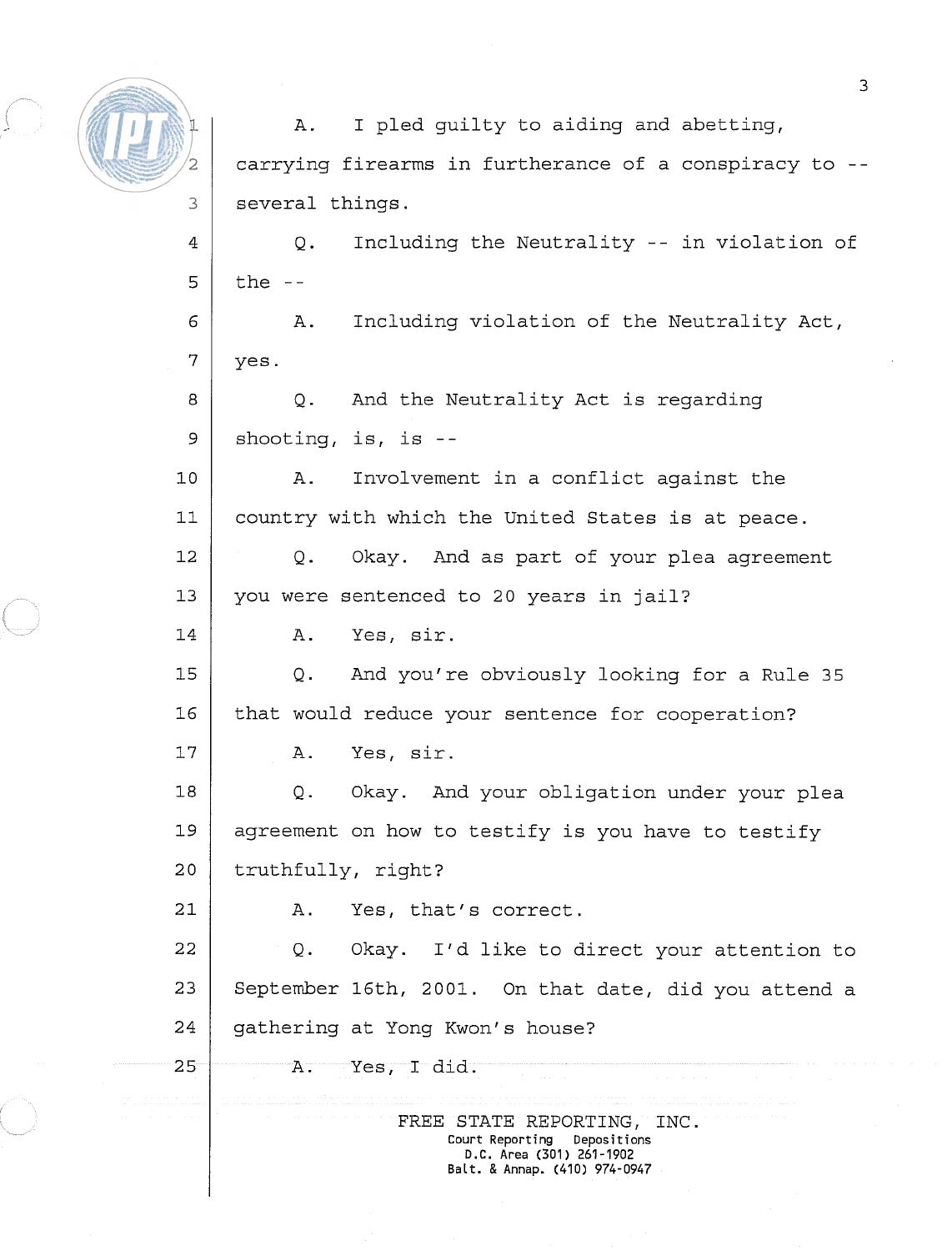

 $\overline{4}$ 

5

 $17$ 

 $20$ 

 $25$ 

Q. How did it come about that you attended that gathering?

A. Yong sent me an e-mail, and -- I believe he either sent me an e-mail or called me and told me that we would have dinner at his house.

Q. What was your understanding of the purpose 6 7 of that meeting?

A. Sheikh Ali Timimi was going to give us his, 8 9 his view of the September 11th attacks and what the response of Muslims in the United States should be  $10$  $71$ now.

Q. What was the significance to you and to  $12$ other members of the group, if you know, of receiving  $13$ Ali Timimi's opinion? 14

15 A. Well, he was a local scholar, if you will,  $16$ of Islam and we respected his opinion and valued it.

Q. Who was at that meeting?

 $18$ A. Hammed Id Raheen (ph.), Masoud Kahn, myself, Caliph, Caliph Ibrahim, and, let's see -- 19

**Q.** Was there --

 $2.1$ A. Mohammad Aatique and Mahmood Hasan. Q. 22 Who spoke at the meeting?

23 A. Ali Timimi talked, but some of us asked 24 questions afterwards.

Q. How open were the, the attendees at the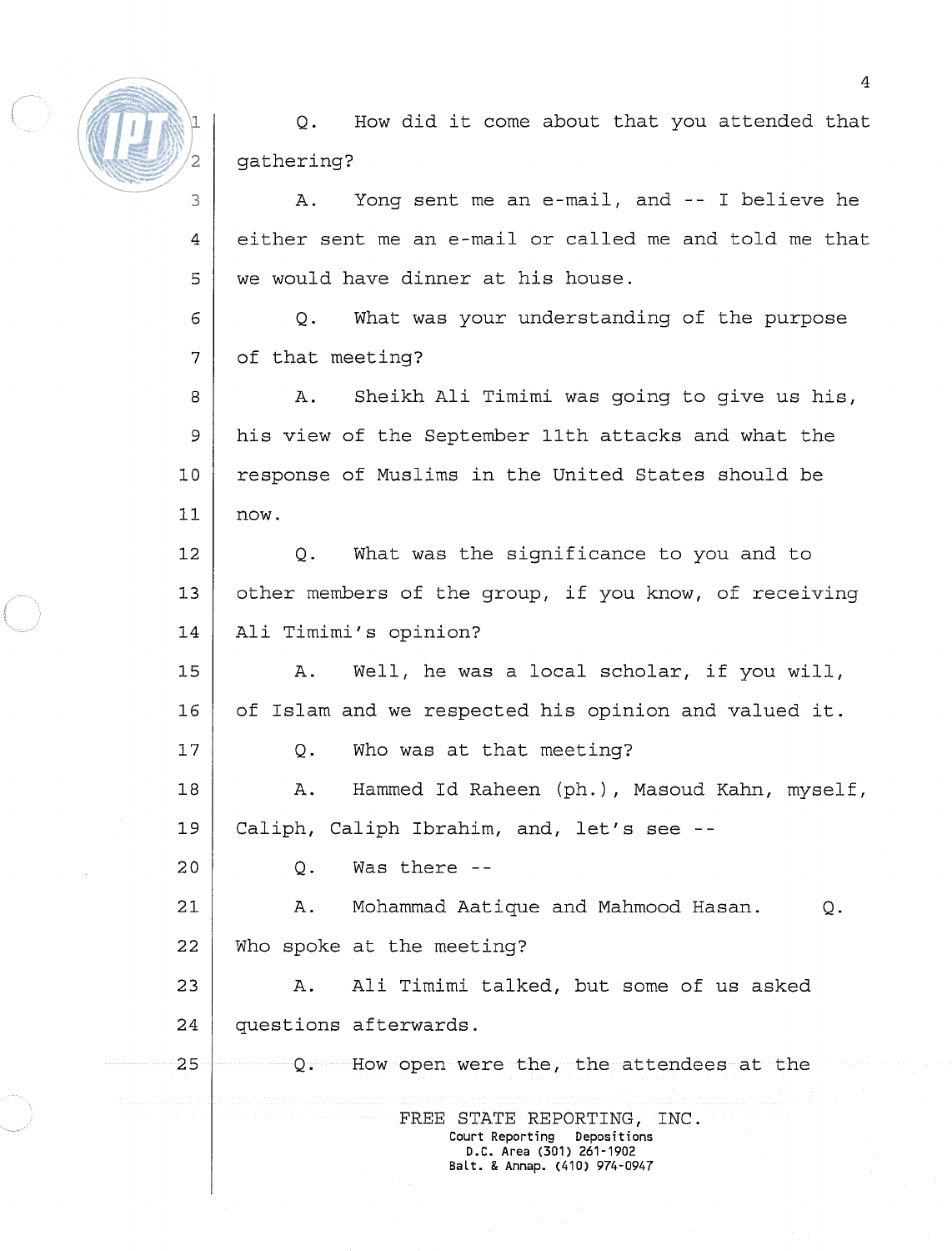

6

 $14$ 

15

meeting to being overheard or seen at the meeting?

A. It was a secretive meeting, so we closed the blinds, turned off the cell phones.

Q. Why were those steps taken, the closing the blinds and turning off the cell phones? 5

A. Ali Timimi asked us to do that.

Q. What was said at the beginning of the 7 meeting with respect to whether what was said at the 8 9 meeting should be repeated outside the meeting?

 $10$ A. Ali Timimi asked us not to repeat what was said at the meeting.  $11$ 

Q. By the way, how long was Timimi's entire 12 talk?  $13$ 

A. Somewhere between 15 and 30 minutes.

Q. How did he begin his talk?

16 A. Well, he began by, by -- we had an, an  $17$ Arabic printout of the fatwa or religious opinion from Sheikh A1 Uqla (ph.), a scholar from Saudi Arabia, in 18 19 which the scholar approved of the 9/11 attacks and  $20$ said that, that there would be a -- essentially there would wind up being a war between the United States 21 22 and -- the United States would invade Afghanistan and 23 the -- it was beneficial as a -- it was a positive thing for Muslims to go and help the Taliban defend 24 25 against the U.S. invasion.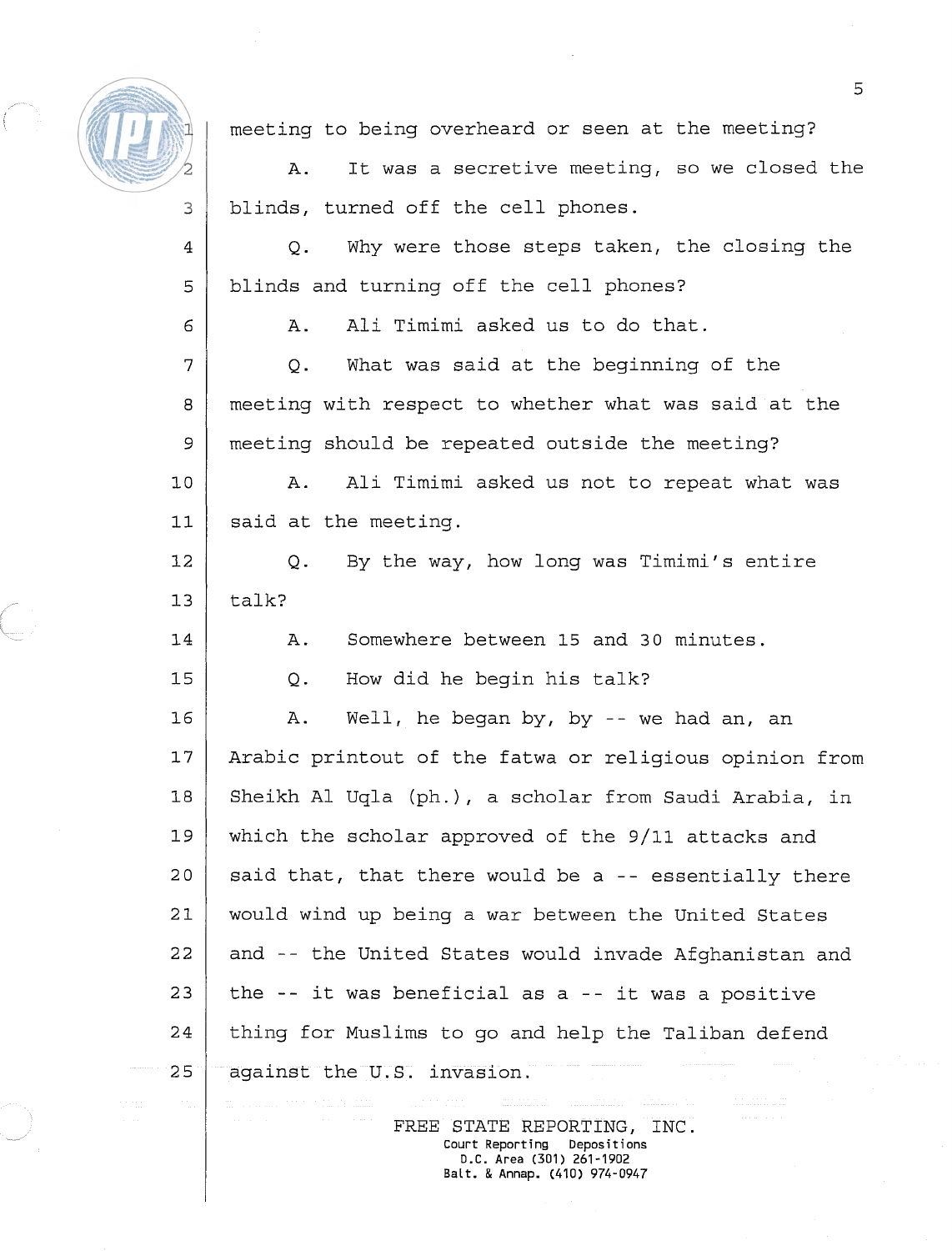

 $\overline{4}$ 

Q. And this -- at this point, it's Timimi describing what Sheikh A1 Uqla said?

A. That's correct, yes.

Q. Okay. What if anything did Timimi say A1 Uqla said Muslims around the world should do when the 5 U.S. invaded Afghanistan? 6

 $\overline{7}$ A. Well, as I said, he, he, he said that it would be a good deed to go and help the -- defend the  $\mathbf{8}$ 9 Taliban.

Q. After describing the A1 Uqla fatwa, what did  $10$ Timimi say would happen as -- what did Timimi say  $11$  $12$ himself would happen as a result of the 9/11 attacks?

A. I don't recall if it was immediately after  $13$ that but, you know, he, he, he said that the United 14 15 States would invade Afghanistan. He predicted that. I think it was, it was previous obvious from the, from 16  $17$ the news reports as well, that that was what was going  $18$ to occur.

19 Q. Who if anyone came to the house after Timimi  $20$ had started his talk?

A. Well, Nabil Gharbieh, a friend of ours, came  $21$ and he arrived with someone that, that we didn't know.  $2.2$ And so Ali stopped talking and wrapped up his, his 23 talk. And to me and I think to everyone else it was  $2.4$  $25$ pretty clear that he did so because, you know, he,

> FREE STATE REPORTING, INC.<br>
> court Reporting Depositions **Court Reporting D.C. Area (301)** 261-1902 **Balt.** & **Annap.** (410) 974-0947

 $\overline{6}$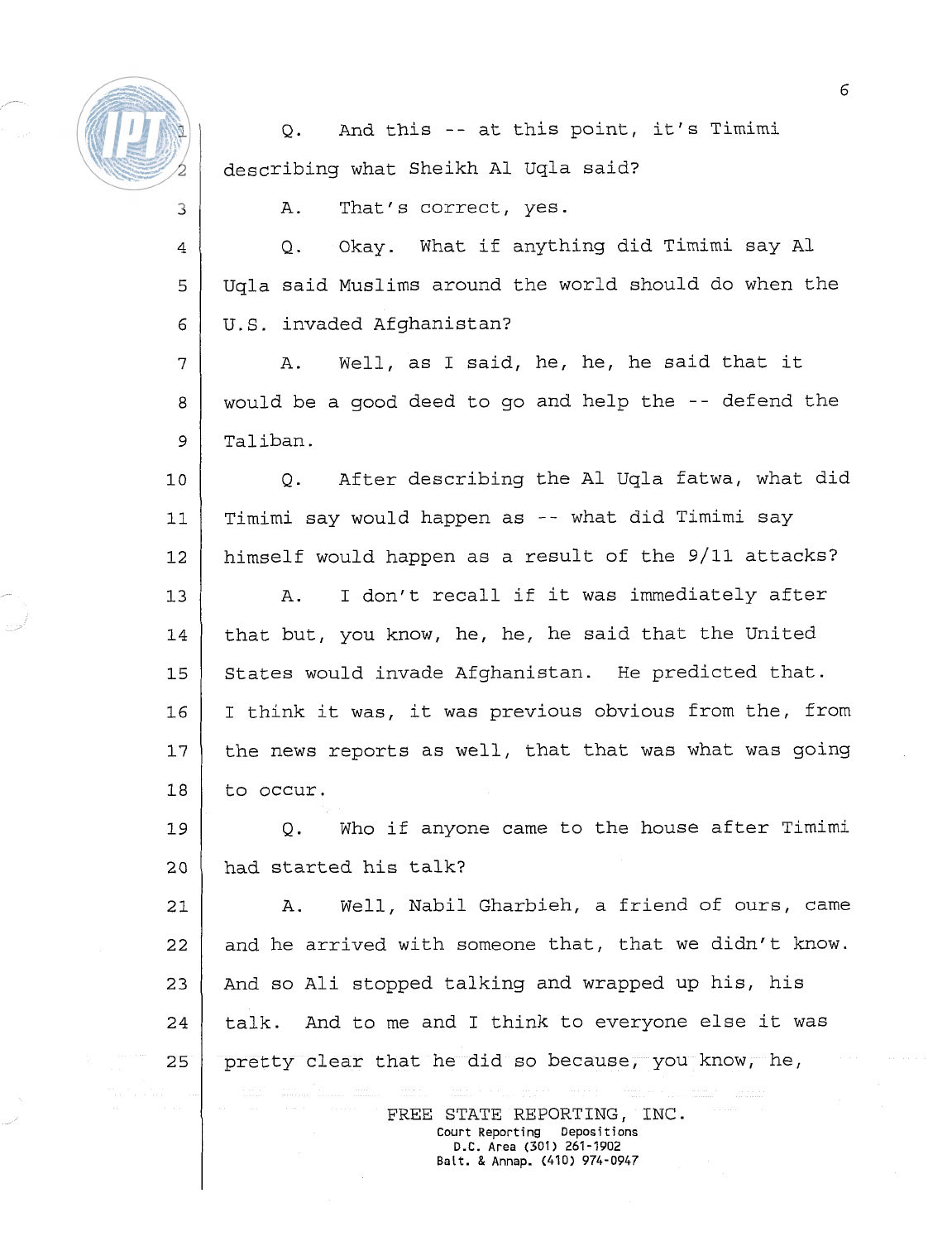

he -- none of us knew this guy and, and Timimi didn't want to talk -- or didn't want to speak his mind in front of this person that no one knew.. So, I took 3 Nabil aside and I asked him if he would leave with  $\overline{4}$ 5 this guy that he brought, and then come back so that we could hear the rest of Ali Timimi's talk. 6  $\overline{7}$ Q. And did Nabil leave at that point? A. Yeah, he became a little angry with me and 8 then he left. 9  $10$ **Q.** Did Timimi then resume talking? A. Yes.  $11$ Q. What did Timimi send -- say then?  $12.$ A. Well, then he said that, you know, now, now 13 would be the time whether -- where we would find out  $14$ whether or not the Taliban were, were, were good or, 15 16 or, or not good, and if they were good they would hold  $77$ on to Usama bin Laden and wouldn't turn him over as  $18$ the United States was demanding, and that if, if they were in fact not really very worthy then they would 19 hand him over.  $20$ Q. What advice -- I'm sorry, what prediction if  $2.1$ any did Timimi make regarding the future relations  $2.2.$ between the United States and Afghanistan? 23 24 A. Well, you know, he said that, you know,  $25$ essentially that the United States would invade -- he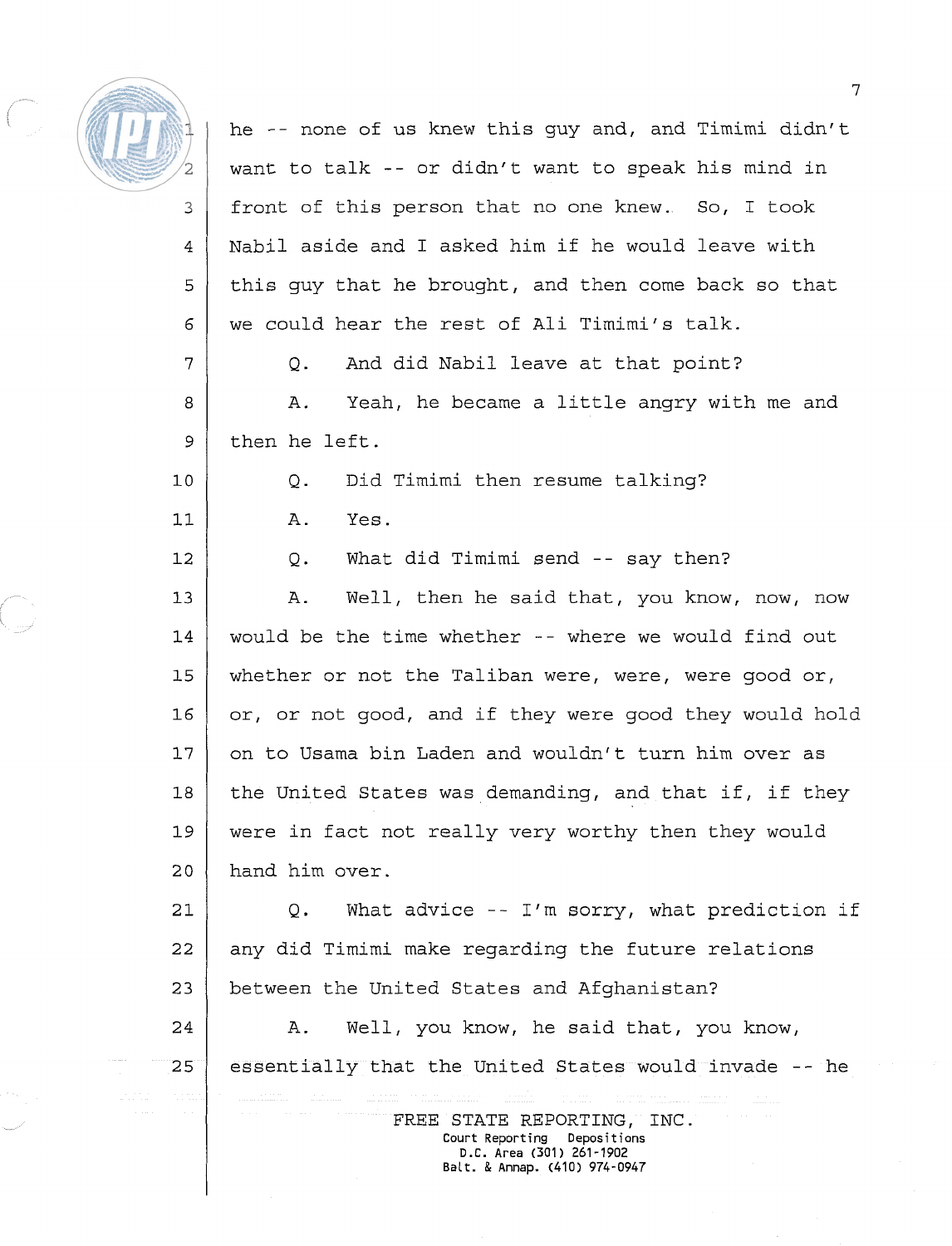

5

6

7

didn't say specifically that the United States would invade regardless, but this was -- this is the message that we got or this is, I mean, this is -- this was definitely -- based on, based on his, his later remarks, this is the, this is the message that he was sending. I think we all believed that, as well, from the news reports.

8 Q. That the U.S. would invade Afghanistan? 9 A. That the U.S. would invade Afghanistan regardless of what the Taliban did.  $10$ 

 $11$ Q. Okay. What advice, if any, did Timimi give  $12$ the gathered group about what they should do as a  $13$ result of the impending war with Afghanistan -- 14 between the United States and Afghanistan?

 $15$ A. Well, Timimi said that, that there would be -- that there were really three options left open 16  $17$ to the Muslims in the United States that they should  $18$ do. The first thing that they should do is if they could they should go and be with the mujahedin, 19 20 mujahedin meaning those who fight for the sake of Islam. Now, he wasn't specifically in, in this  $21$ 22 case -- he wasn't specifically saying go and be with 23 the Taliban or go and be with al-Qaeda, but he, he, he 24 was saying go and, you know, go and be with the  $25$ mujahedin. And, and then he said if you cannot do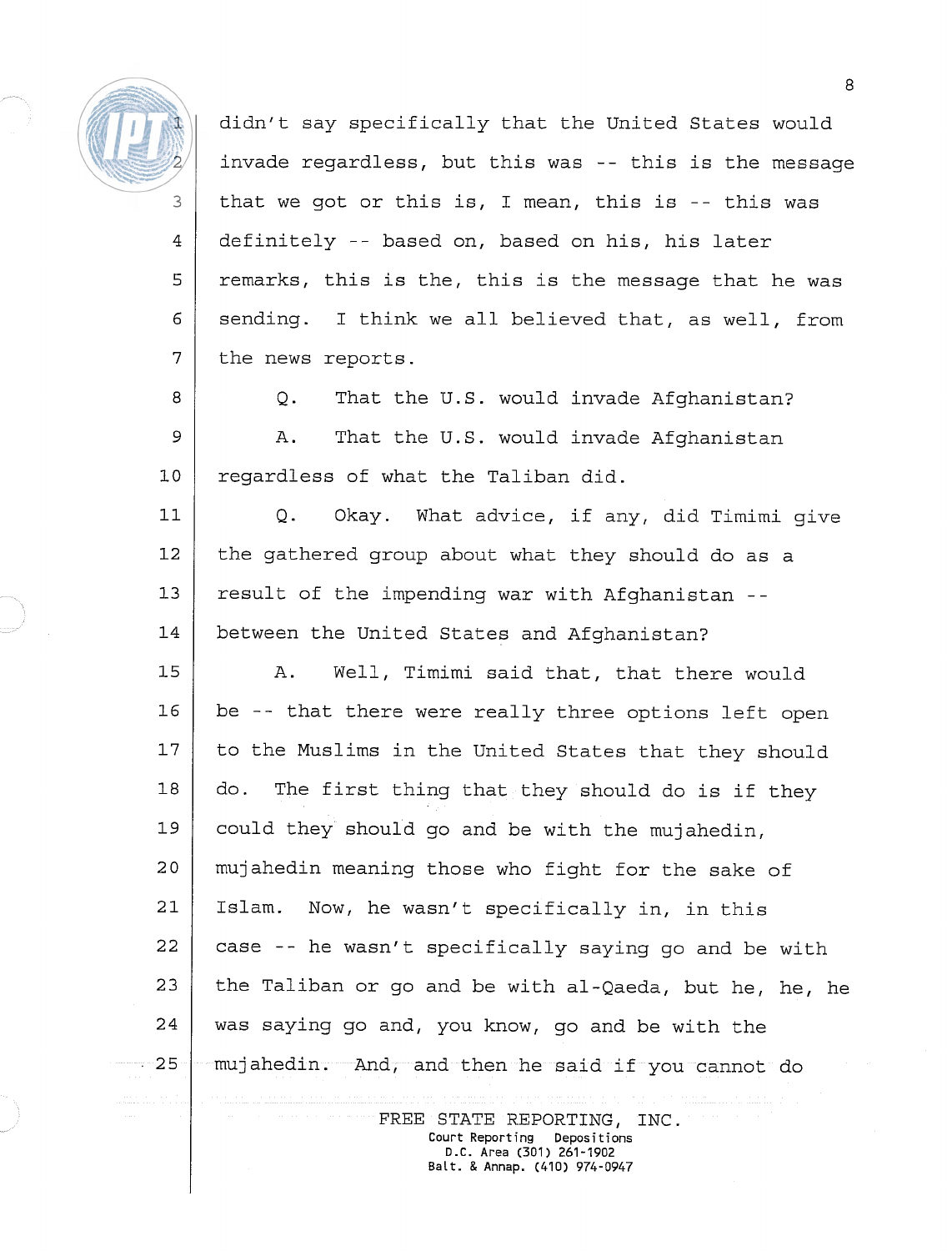

5

6

7

8

9

 $10$ 

 $25$ 

that the second best thing you can do is to go to a non-Muslim country -- I mean, I'm sorry, to go to a Muslim country and live there, study there and practice your religion. And if you can't do either of those two things, then you should -- he mentioned a hadev (ph.) or saying of the prophet Mohammed, peace be upon him, that you should stay in your home and stick to your home like a, like a rug, you know, lay, lay in your home like a rug, basically is the, the figure of speech that he said.

Q. And that if you couldn't make hidra you  $11$ should at least pray for them, for the mujahedin?  $12$ A. I'm sorry, I don't recall that exactly  $13$  $14$ but  $-$ 

15 Q. All right. Now, why did he say -- well, let me ask you this. What does it mean to be -- we --  $16$ being with the mujahedin?  $17$ 

A. Well, say the mujahedin -- it, it, it could  $18$ mean either join them and, and fight alongside with 19  $2.0$ them or it could mean -- as well it could mean perform some other sort of service towards them. For example,  $21$ there are many different logistical or other things 22 that you could do to help those who are fighting for 23 the sake of Islam. 24

Q. So, when you, when you are understanding to

FREE STATE REPORTING, INC.<br>Court Reporting Depositions **Court Reporting D.C. Area** (301) 261-1902 **Balt.** & **Annap.** (410) 974-0947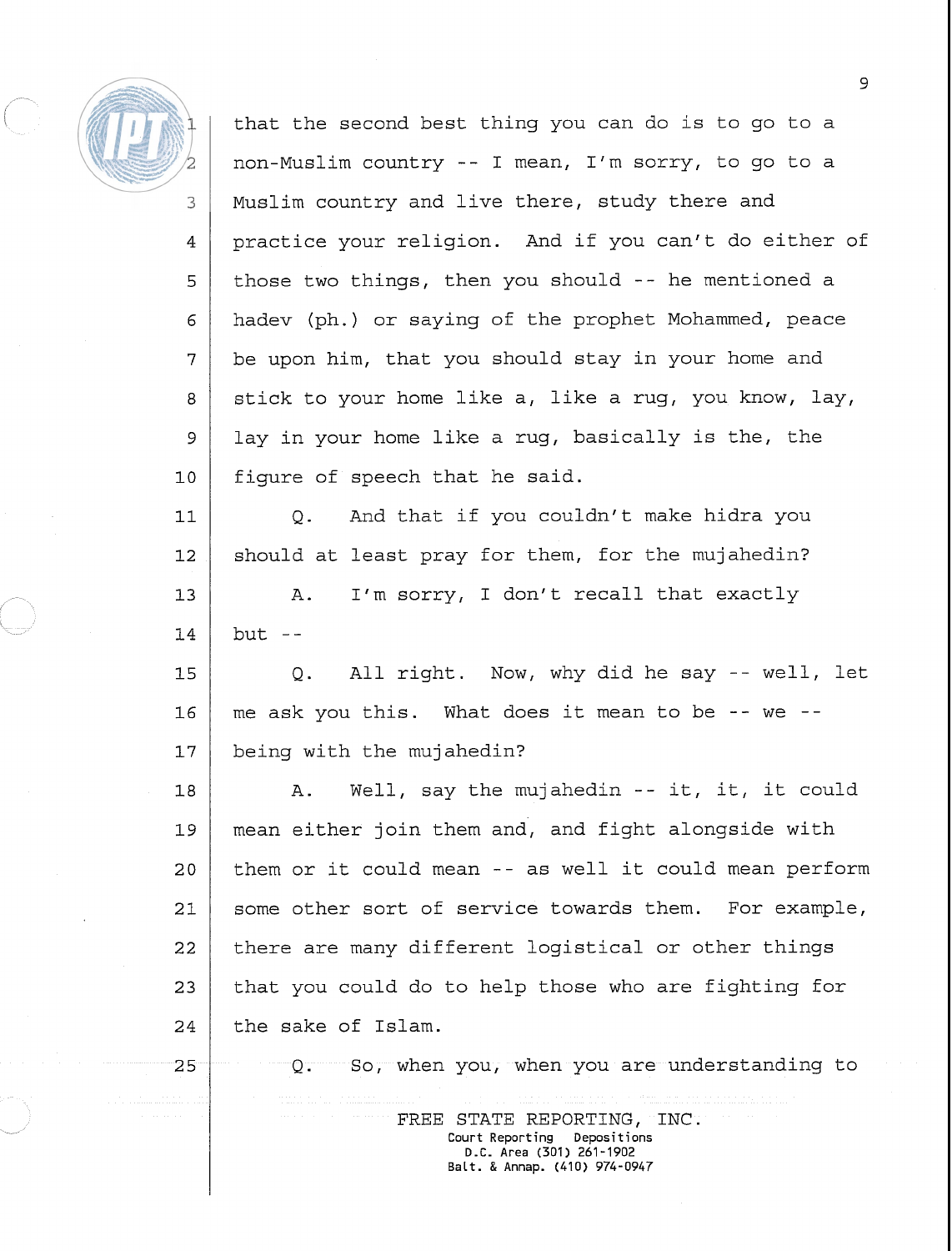

 $25$ 

be with the mujahedin, it doesn't mean a mere geographical proximity, that doesn't -- A. No.  $\overline{a}$  $Q$ . -- qive you any --A. No, it means -- 5  $0. - -$  benefit? 6  $\overline{7}$ A. Not to me. Help them in, in some way. Q. And what is the reason -- what is the 8 9 benefit of being with the mujahedin in the sense of  $10$ helping them?  $11$ A. Well, in doing so you're, you're gaining  $12$ the, the blessings of, of, of performing the good  $13$ action, it's -- that's good in the sight of God.  $14$ Q. Was there any relationship to what -- with what -- in what Timimi said between being with the 15 16 mujahedin and the day of judgement coming? A. Yeah, he said that the day of judgement was  $17$ near and that, that by being with -- you know, he said 18 19 that you'll be raised up on the day of judgement with, with those with whom you, you died, and as the 20 21 mujahedin are the best of mankind then these are the people that you should be with, if -- as long as the 22 23 day of judgement is upon us, pretty much that's what he said. Q. So, on the basis of what he told you what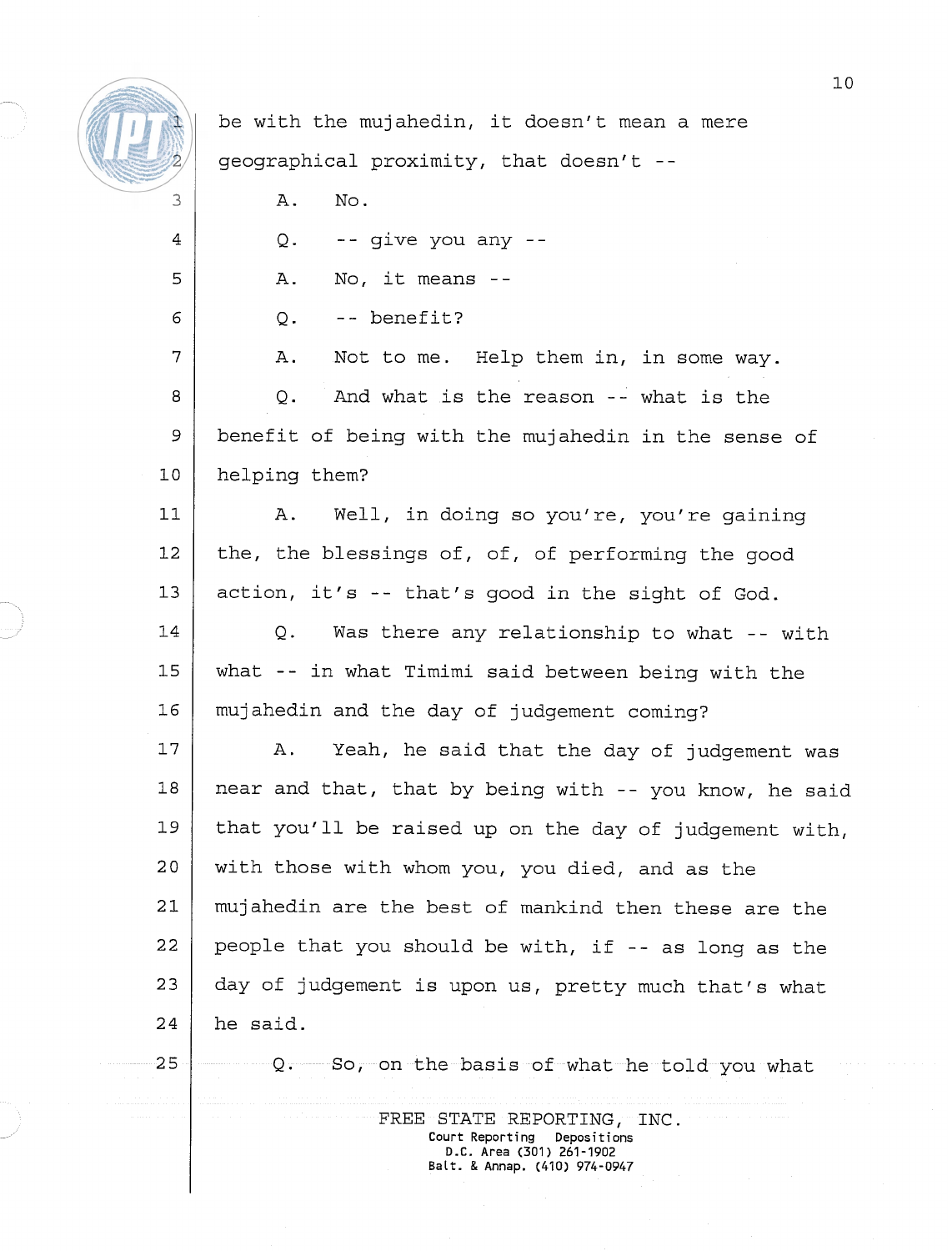

 $\overline{4}$ 

 $\overline{5}$ 

6

did you understand Timimi to be advising you and the others gathered at Kwon's house to do?

A. Well, I understood him to be, to be, you know, implying that, you know, in pretty clear terms that, that it would be beneficial for us to go and help them -- help the Taliban.

Q. What discussion was there in Timimi's 7 presence about fighting in Afghanistan?  $\mathsf{B}$ 

A. The only discussion is the -- that I recall 9  $10$ is I -- because he, he sort of -- you know, he, he, he  $11$ danced around the, the issue and he never actually said go join the Taliban, you know. But I think that  $12$  $13$ this -- I mean, I know that this was the message that all of us received, based on my own understanding and 14 based on comments -- a comment I heard afterwards. 15  $16$ And so I specifically said well, I wouldn't go and join the Taliban or al-Qaeda because, you know, I  $17$  $18$ would be basically shot as a spy coming from America. And I said that because that's true, I wouldn't do 19 that, and I also wanted to sort of put out my  $20$ disagreement with, with what I thought was being said.  $21$ 22 At the same time I didn't, you know, I didn't -- you know, unfortunately I didn't come out and clearly say 23 24 that's not what any of us should be about and, you know, this is wrong. But that's how I stated my, my 25

> FREE STATE REPORTING, INC. Court Reporting Depositions D.C. Area (301) 261-1902 Balt. & Annap. (410) 974-0947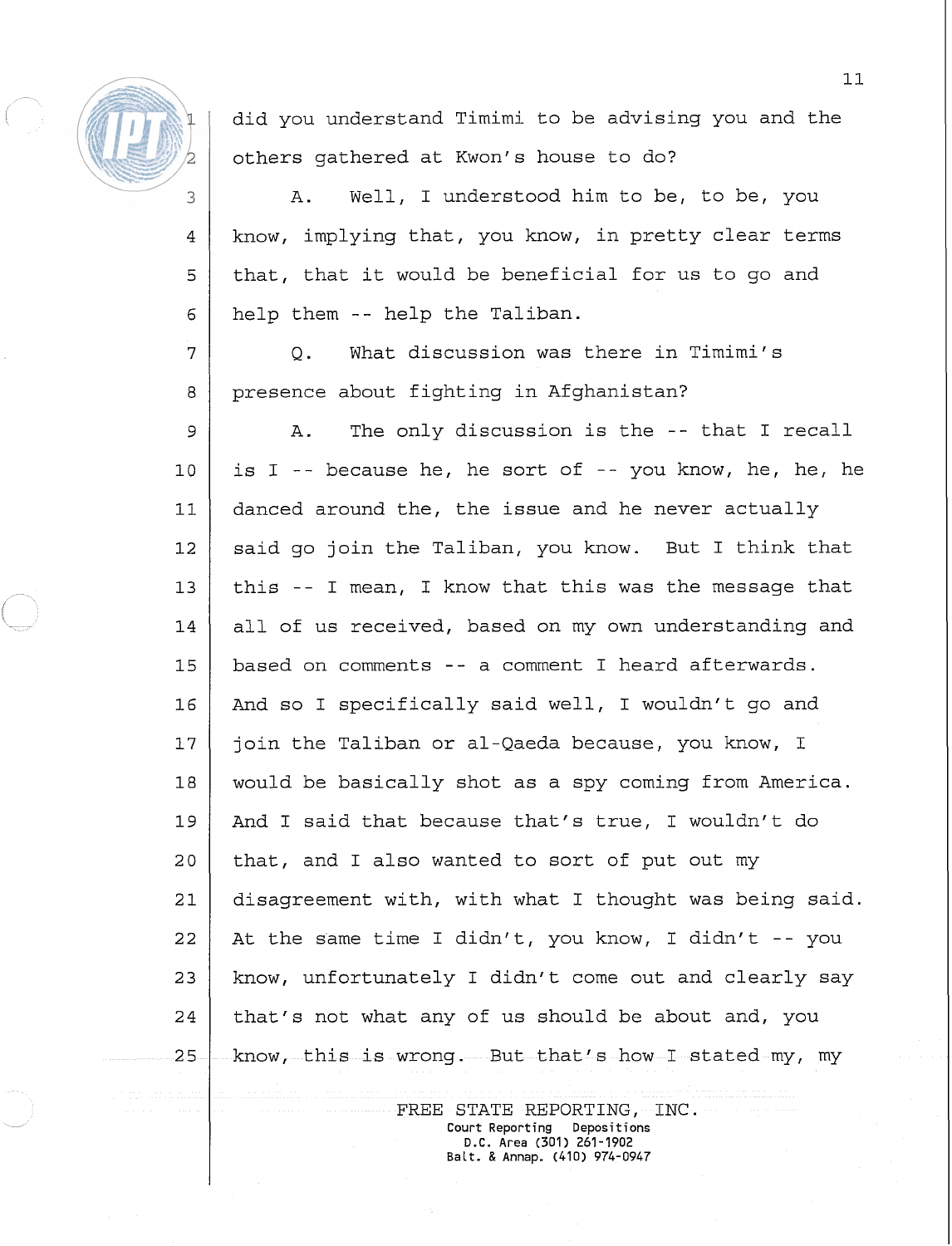views.

Q. What discussion was there about whether training was needed to fight with the mujahedin?

 $\overline{4}$ A. Well, what I said was that if anyone wanted 5 to, to join mujahedin then they should get training first, and if they wanted to do so they, they could 6 7 obtain it from Lashkar-e-Taiba, an organization based in Kashmir with whom I had contact. 8 9 Q. What did Timimi say about whether -- at that  $10$ meeting about whether Lashkar-e-Taiba was an  $11$ appropriate place to obtain training? A. He said it was a good, good group of people  $12$  $13$ and that they were on the right path. 14 Q. Okay. Mr. Royer, thank you. If you would 15 step outside, I may come back and get you.  $16$ A. Sure.  $17$ Q. But if you'd just step out for now, thank  $18$ you. 19 A. Okay.  $20$ (Whereupon, at 10:OO a.m., the witness was  $2.1$ excused. 22 23 24 25

FREE STATE REPORTING, INC. Court Reporting Depositions D.C. Area (301) 261-1902 Balt. & Annap. (410) 974-0947